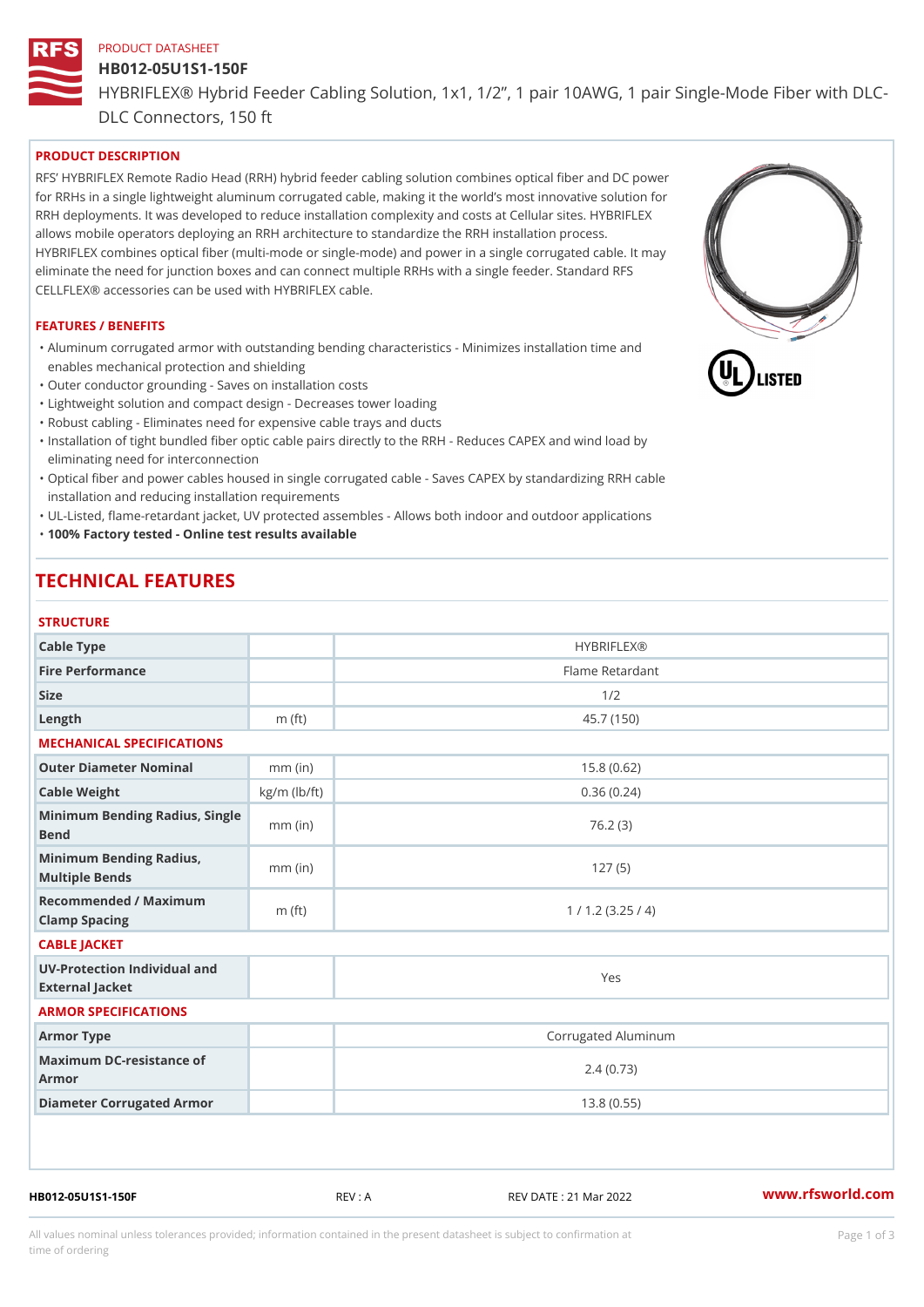#### PRODUCT DATASHEET

## HB012-05U1S1-150F

HYBRIFLEX® Hybrid Feeder Cabling Solution, 1x1, 1/2, 1 pair 10AWG, DLC Connectors, 150 ft

| DC POWER CABLE SPECIFICATIONS                                                                                                   |                             |                                                      |  |  |
|---------------------------------------------------------------------------------------------------------------------------------|-----------------------------|------------------------------------------------------|--|--|
| Number of DC Pairs                                                                                                              |                             | $\mathbf{1}$                                         |  |  |
| Maximum DC-Resistance $\bigotimes_{k=m}^{\infty}$ ( $\bigotimes_{k=m}^{\infty}$ /km ( $\bigotimes_{k=m}^{\infty}$ )<br>$C$ able |                             | 3.41(1.04)                                           |  |  |
| Cross Section of Power Cnamble (AWG)                                                                                            |                             | 5.3(10)                                              |  |  |
| DC Wire Jacket Material                                                                                                         |                             | $PVC/Ny$ lon                                         |  |  |
| DC Cable Single Bending Rhandi(uish)                                                                                            |                             | 83 (3.3)                                             |  |  |
| DC Cable Diameter                                                                                                               | $mm$ (in)                   | 4.2(0.165)                                           |  |  |
| DC Standards (Meets or Exceeds)                                                                                                 |                             | For use in Type MC per UL 1569, PVC Nylon, RoHS/REAC |  |  |
| Break-out length (Top)                                                                                                          | $mm$ (in)                   | 559 (22)                                             |  |  |
| Break-out length (Bottom) mm (in)                                                                                               |                             | 914(36)                                              |  |  |
| <b>F/O CABLE SPECIFICATIONS</b>                                                                                                 |                             |                                                      |  |  |
| Number of F/O Pairs                                                                                                             |                             | $\mathbf{1}$                                         |  |  |
| F/O Cable Type                                                                                                                  |                             | G657-A2 Single Mode, Bend Tolerant                   |  |  |
| Core/Clad                                                                                                                       | $\mu$ m                     | 9/125                                                |  |  |
| Single Bending Radius                                                                                                           | $mm$ (in)                   | 83 (3.3)                                             |  |  |
| F/O Standards (Meets or<br>Exceeds)                                                                                             |                             | UL Listed Type OFNR (UL1666), RoHS Compliant         |  |  |
| Optical Loss                                                                                                                    | dB/Km                       | $0.5 \t@ 1310 nm$<br>$0.5 \t@ 1550 nm$               |  |  |
| FO Break-out Length (Top)mm (in)                                                                                                |                             | 584 (23)                                             |  |  |
| FO Break-out Length (Bottomm) (in)                                                                                              |                             | 965(38)                                              |  |  |
| Fiber Termination End                                                                                                           |                             | DLC Connector                                        |  |  |
| Fiber Termination End 2                                                                                                         |                             | <b>DLC</b> Connector                                 |  |  |
| TESTING AND ENVIRONMENTAL                                                                                                       |                             |                                                      |  |  |
| Storage Temperature                                                                                                             | $^{\circ}$ C ( $^{\circ}$ F | $-40$ to $70$ ( $-40$ to $158$ )                     |  |  |
| Operation Temperature                                                                                                           | $^{\circ}$ C ( $^{\circ}$ F | $-40$ to $65$ ( $-40$ to $149$ )                     |  |  |
| Installation Temperature                                                                                                        | $^{\circ}$ C ( $^{\circ}$ F | $-20$ to 65 ( $-4$ to 149)                           |  |  |
| Jacket Specifications                                                                                                           |                             | UL1569 Type MC, UL Listed                            |  |  |

#### EXTERNAL DOCUMENT LINKS

On-line Factory Te[s](https://www.rfsworld.com/pictures/userfiles/programs/AAST Latest Version.zip)teRwesults:

#### NOTES

Nominal length equals length of armored trunk plus not include bottom breakout; bottom breakout length to the total assembly length tip to tip

HB012-05U1S1-150F REV : A REV DATE : 21 Mar 2022 [www.](https://www.rfsworld.com)rfsworld.com